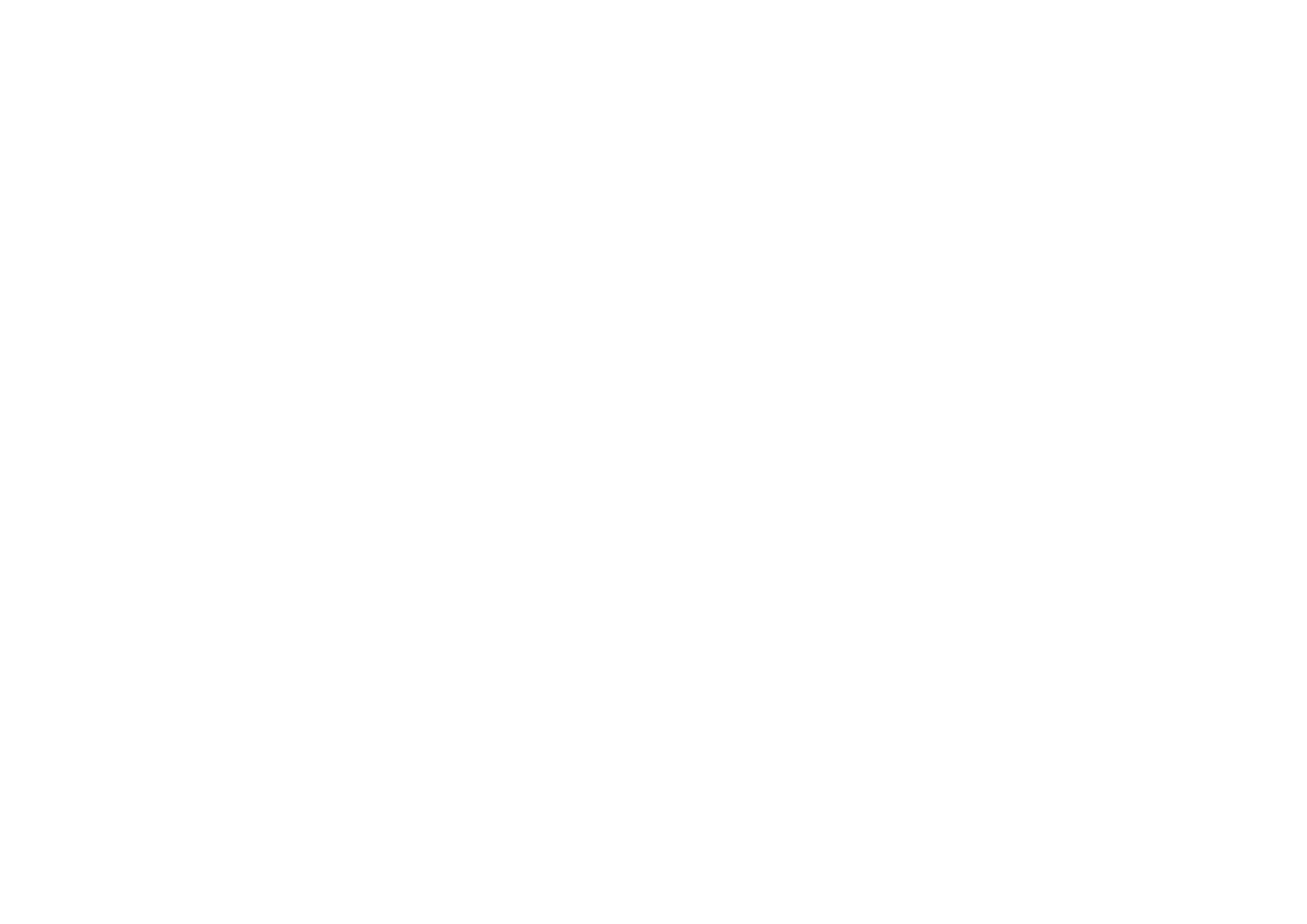| <b>No</b> | Hazard                     |                | <b>Existing Risk</b><br>Control |    |                                                                                                                                                                                              |                                                                                                                                                                                                                                        |                |          |                 |  | <b>Control Measures</b> | <b>Additional Controls Required</b> | Risidual<br><b>Risk Rating</b> |  |  |
|-----------|----------------------------|----------------|---------------------------------|----|----------------------------------------------------------------------------------------------------------------------------------------------------------------------------------------------|----------------------------------------------------------------------------------------------------------------------------------------------------------------------------------------------------------------------------------------|----------------|----------|-----------------|--|-------------------------|-------------------------------------|--------------------------------|--|--|
|           |                            | <b>S</b>       | L                               | RR |                                                                                                                                                                                              |                                                                                                                                                                                                                                        | $\mathsf{s}$   | IL.      | RR              |  |                         |                                     |                                |  |  |
|           | 3 Gosforth Lodge Main Hall | $\overline{4}$ | 5 <sub>l</sub>                  |    | 20 Door handles, light switches, window catches, tables, chairs<br>backs.<br>Signage displayed to inform users of any measures that are<br>in place.                                         | All touch points which include light<br>switches, door handles etc will be<br>cleaned by the Caretaker prior to any<br>group/function taking place.<br>The tables will be wiped down and stored<br>away, same applies with the chairs. | 3              | 3        | $\vert 9 \vert$ |  |                         |                                     |                                |  |  |
|           | 4 Main Hall Users          | $\overline{4}$ | 4                               |    | 16 Groups may use the hall without any social distanceing<br>but the groups can change this and have social distance in<br>if they require to.                                               | At present there is no social distancing<br>measures in place, tables and chairs may<br>be set up to include some social distance                                                                                                      | $\overline{3}$ | $2\vert$ | 6 <sup>1</sup>  |  |                         |                                     |                                |  |  |
|           | 5 Kitchen                  | $\overline{4}$ | 4                               |    | 16 All surfaces cleaned, all touch points cleaned.<br>All cupboords to be kept locked.<br>Hot water Drinks machine can be used but to be cleaned<br>down after use.<br>Clear signage posted. | Kitchen will be cleaned before any booking<br>taking place.<br>All touch points cleaned along with the<br>floor.<br>Washing hands, social distancing.                                                                                  | 3              | 2        | 61              |  |                         |                                     |                                |  |  |
|           |                            |                |                                 |    |                                                                                                                                                                                              |                                                                                                                                                                                                                                        |                |          |                 |  |                         |                                     |                                |  |  |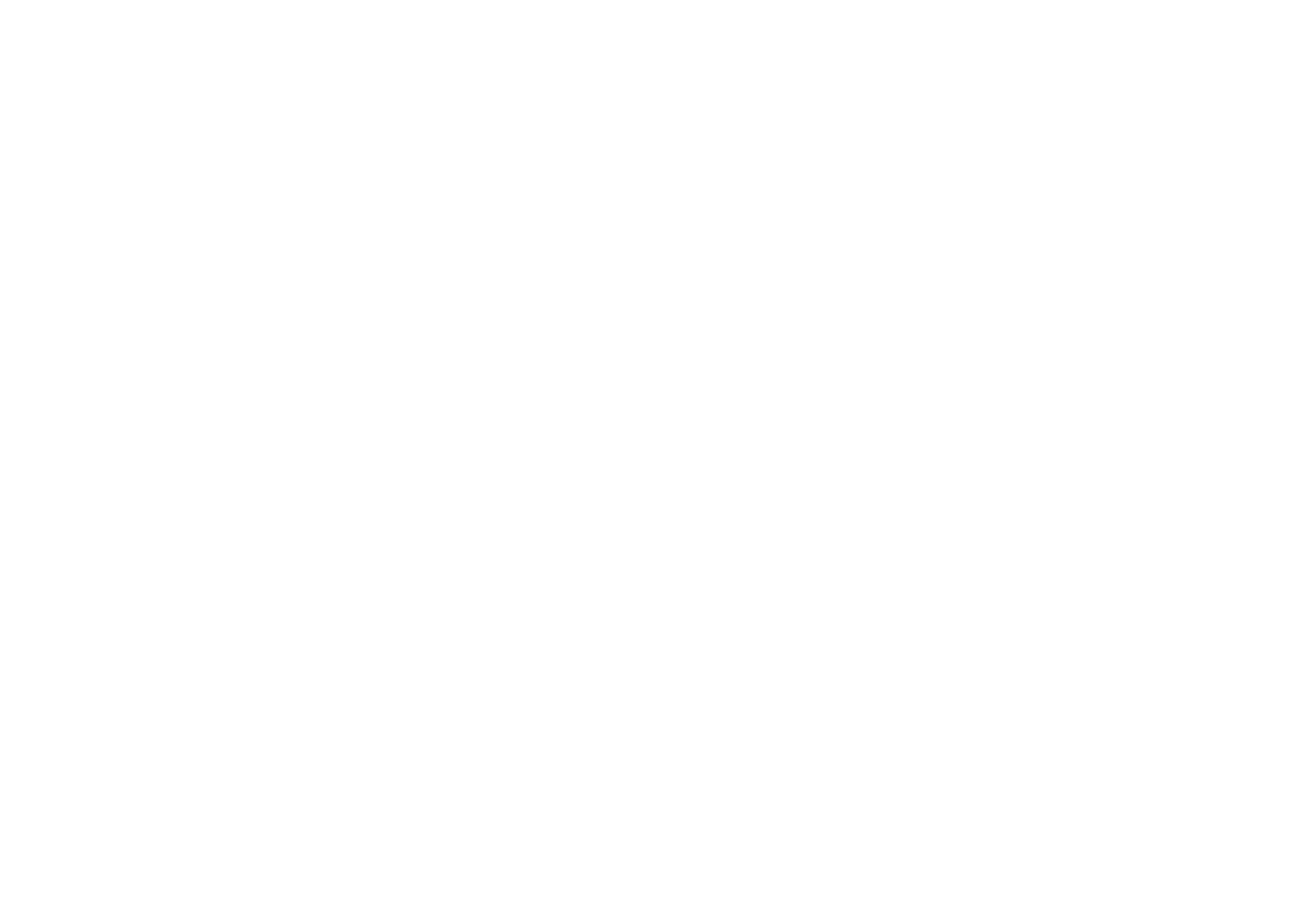|           |                        |                |         | <b>Existing Risk</b> |                                                            |                                            | Risidual                |     | 3  |
|-----------|------------------------|----------------|---------|----------------------|------------------------------------------------------------|--------------------------------------------|-------------------------|-----|----|
| <b>No</b> | Hazard                 |                | Control |                      | <b>Control Measures</b>                                    | <b>Additional Controls Required</b>        | <b>Risk Rating</b>      |     |    |
|           |                        | ls.            | L       | <b>RR</b>            |                                                            |                                            | $\overline{\mathsf{s}}$ | IL. | RR |
|           | 6 Toilets              | $\overline{4}$ |         | 4                    | 16 Toilets may be used by more than one person at a time   | No restriction on amount of users          | $\overline{2}$          | 3   |    |
|           |                        |                |         |                      | Toilets are cleaned before any bookings take place and are | How to wash hands correctly.               |                         |     |    |
|           |                        |                |         |                      | closed and cleaned after bookings.                         | Toilets will be closed for cleaning.       |                         |     |    |
|           |                        |                |         |                      | Signage in each set of toilets.                            | All touch points, handles, hand towel      |                         |     |    |
|           |                        |                |         |                      | Ensure toilet lids are closed before flushing              | dispensers, soap, taps and sinks to be     |                         |     |    |
|           |                        |                |         |                      |                                                            | cleaned/wiped down.                        |                         |     |    |
|           |                        |                |         |                      |                                                            |                                            |                         |     |    |
|           |                        |                |         |                      |                                                            |                                            |                         |     |    |
|           |                        |                |         |                      |                                                            |                                            |                         |     |    |
|           |                        |                |         |                      |                                                            |                                            |                         |     |    |
|           | 7 Ventilation          | 4              |         | $4\blacksquare$      | 16 Front doors to be kept open, any internal doors         | Internal doors to be wedged open to allow  | $\overline{3}$          | 3   | 9  |
|           |                        |                |         |                      | to be left open.Fire exit doors in hall to be kept open    | air to circulate within the building       |                         |     |    |
|           |                        |                |         |                      |                                                            |                                            |                         |     |    |
|           |                        |                |         |                      | All windows open to help circulation around the hall.      | Windows to be opened prior to booking      |                         |     |    |
|           |                        |                |         |                      |                                                            | arriving.                                  |                         |     |    |
|           |                        |                |         |                      | Kitchen shutters to be left in the up position.            |                                            |                         |     |    |
|           | 8 Emergency Procedures | 4              |         | 4                    | 16 Leave building by nearest exit.                         | In a controlled manner by person in charge | 2                       | 31  |    |
|           |                        |                |         |                      | Gather at assembly point as indicated on Emergency evac    | of the group.                              |                         |     |    |
|           |                        |                |         |                      | signs.                                                     | Car Park next to Golf.                     |                         |     |    |
|           |                        |                |         |                      | Maintain social distancing so far as possible              |                                            |                         |     |    |
|           |                        |                |         |                      | Wash hands/Sanitise on reentry to building                 |                                            |                         |     |    |
|           |                        |                |         |                      | Senior Person in building to assume control.               | Staff require to act as Fire Wardens, hand |                         |     |    |
|           |                        |                |         |                      |                                                            | over to Emegerncy Services.                |                         |     |    |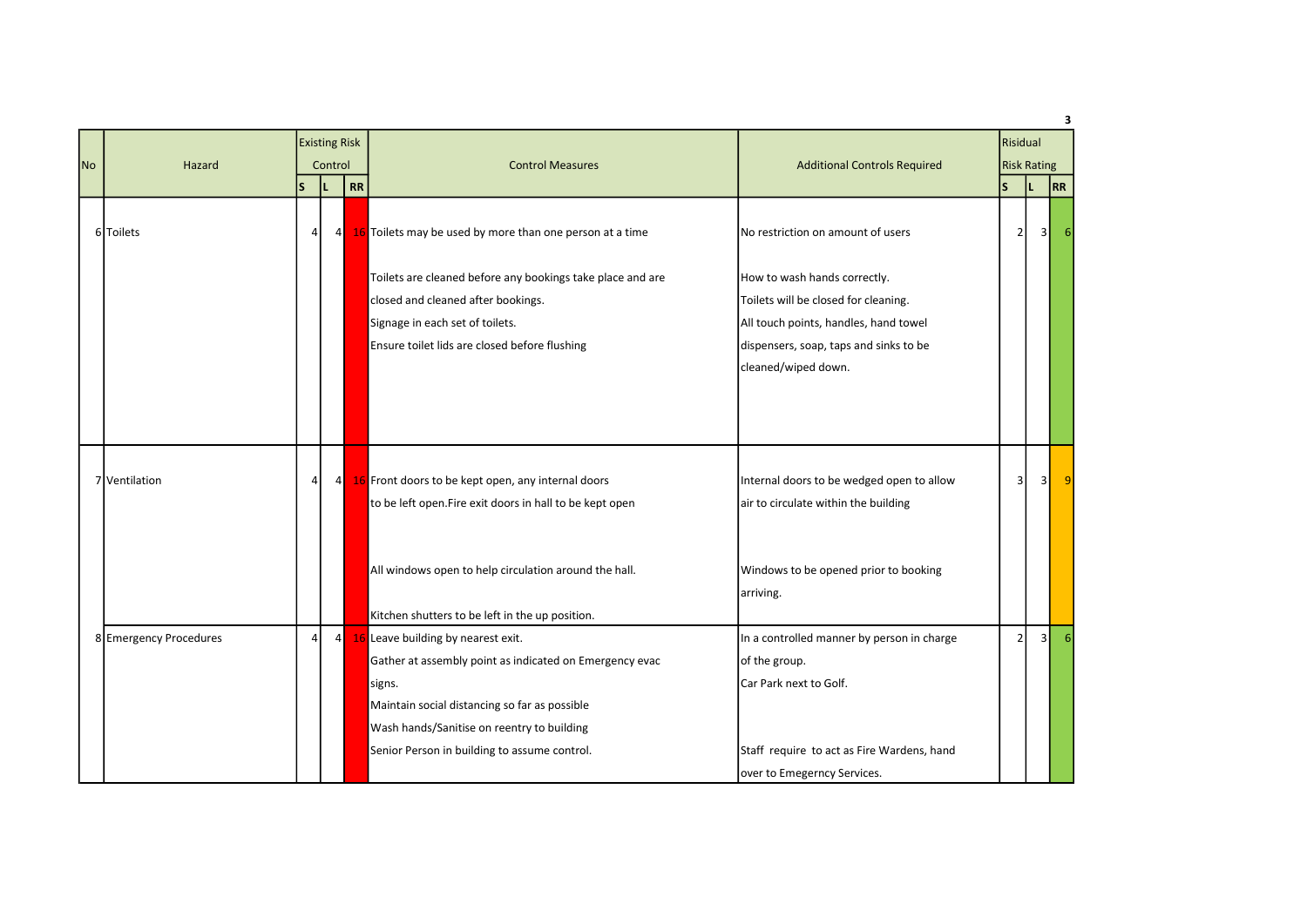|           |                  |    | <b>Existing Risk</b><br>Control |                        |                                                                                                                                                                                   |                                                                                                     | Risidual                                                                         | 4 |
|-----------|------------------|----|---------------------------------|------------------------|-----------------------------------------------------------------------------------------------------------------------------------------------------------------------------------|-----------------------------------------------------------------------------------------------------|----------------------------------------------------------------------------------|---|
| <b>No</b> | Hazard           | ls | ΙL                              | $\overline{\text{RR}}$ | <b>Control Measures</b>                                                                                                                                                           | <b>Additional Controls Required</b>                                                                 | <b>Risk Rating</b><br> s <br>$\overline{RR}$<br> L <br>2<br>3 <br>6 <sup>1</sup> |   |
|           | 10 Communication | 4  |                                 |                        | 4 16 Inform Employees what is happening and when groups<br>will be using the facilities.<br>Inform Employees what task they should do,<br>Singage of how tasks to be carried out. | Areas can be cleaned prior to booking<br>taking place<br>Instructions on how cleaning is to be done |                                                                                  |   |
|           |                  |    |                                 |                        |                                                                                                                                                                                   |                                                                                                     |                                                                                  |   |
|           |                  |    |                                 |                        |                                                                                                                                                                                   |                                                                                                     |                                                                                  |   |